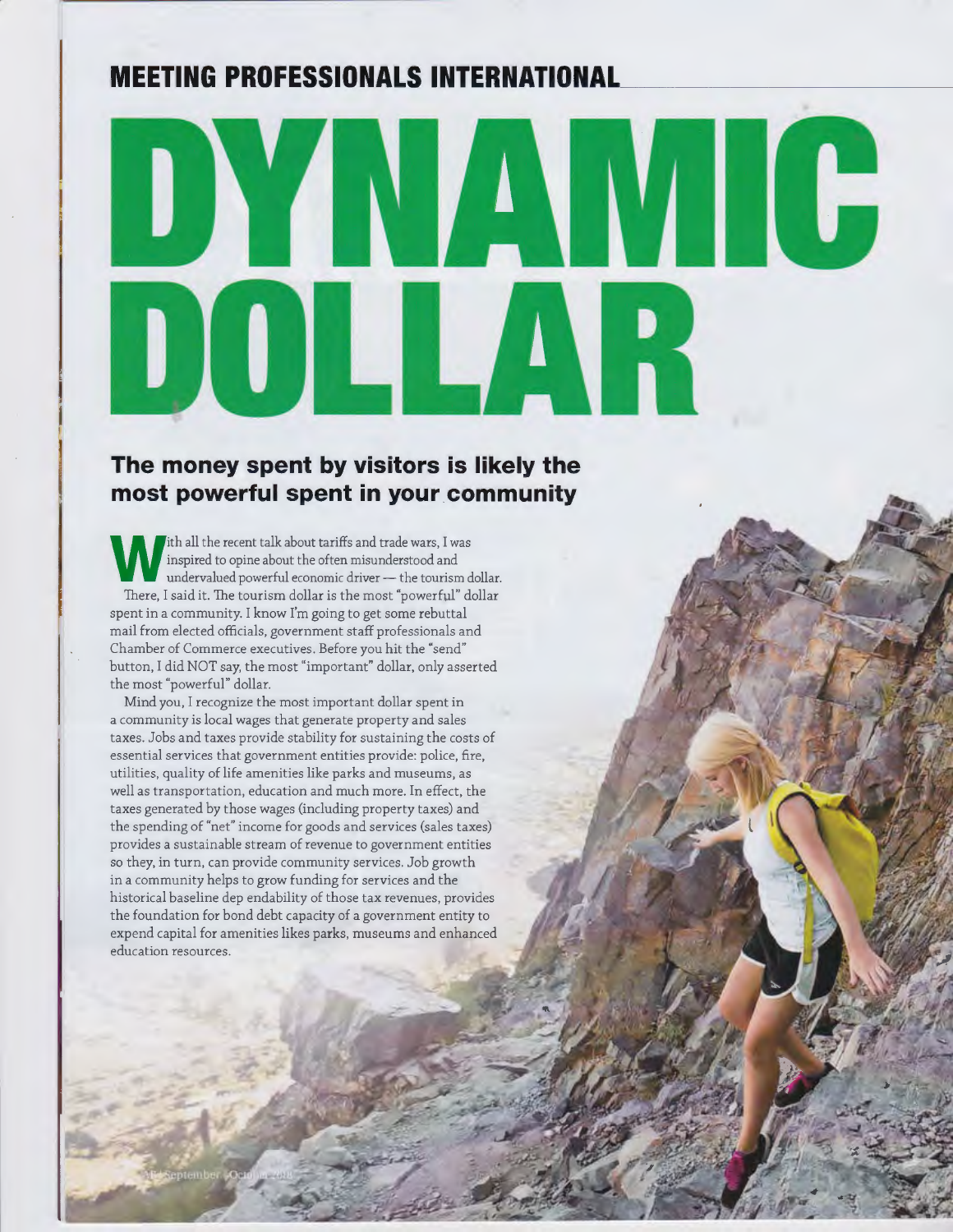

**Dennis E. Campbell, MPI** 



#### **IMPACT OF TOURISM**

Enter tourism spending - leisure visitor or conference attendee. Visitor spending generates sales taxes (most states in the United States have a sales tax) and lodger's or "bed tax" (rates vary by jurisdiction) through hotel and motel stays. I'm leaving the Airbnb and VRBO (Vacation Rentals By Owners) stays out of this discussion. Hotels collect the lodger's tax and remit it to the local government, which then decides the allocated use of the lodger's tax, which could be tourism promotion funding through a Destination Management Organization or Convention and Visitors Bureau, bond debt for convention center capital improvements or expansions, special interest projects and/or mixed into the general fund of the government entity. It should be noted that some governmental legislation does specify/restrict what these lodger's taxes may be used for.

Now for the case of the most powerful dollar. If we set aside leisure visitors' impact and just examine the meetings event business, conference attendees spend dollars earned OUTSIDE the community in which those dollars are being spent. On average, conference attendees spend \$1,500-\$2,000. Those dollars are either wages earned elsewhere, or organizational dollars (in the case of reimbursement allowances) earned from other sources and geographical locations. These are NEW dollars that will circulate multiple times within the community, before they leave the community. This known among economists as an economic multiplier. These new dollars are spent on ground transportation, (taxis, Uber, rental cars, light rail, public transportation), hotel stays, restaurants, museums, attractions and retail goods. All of these NEW dollars are spent with local businesses and generate sales taxes. In addition, event organizers of conferences spend greater sums on audio visual services, food and beverages, group ground transportation, general labor, as well as other goods and services. In those cases, they still engage local jobs (wages). As a small example, I was giddy when the trend of "farm to table" hit the local scenes with restaurants buying from local farmers. This isn't just about the fresh ingredients and supporting local businesses; it's also about keeping the powerful dollar circulating longer in the local community, before that dollar leaves.